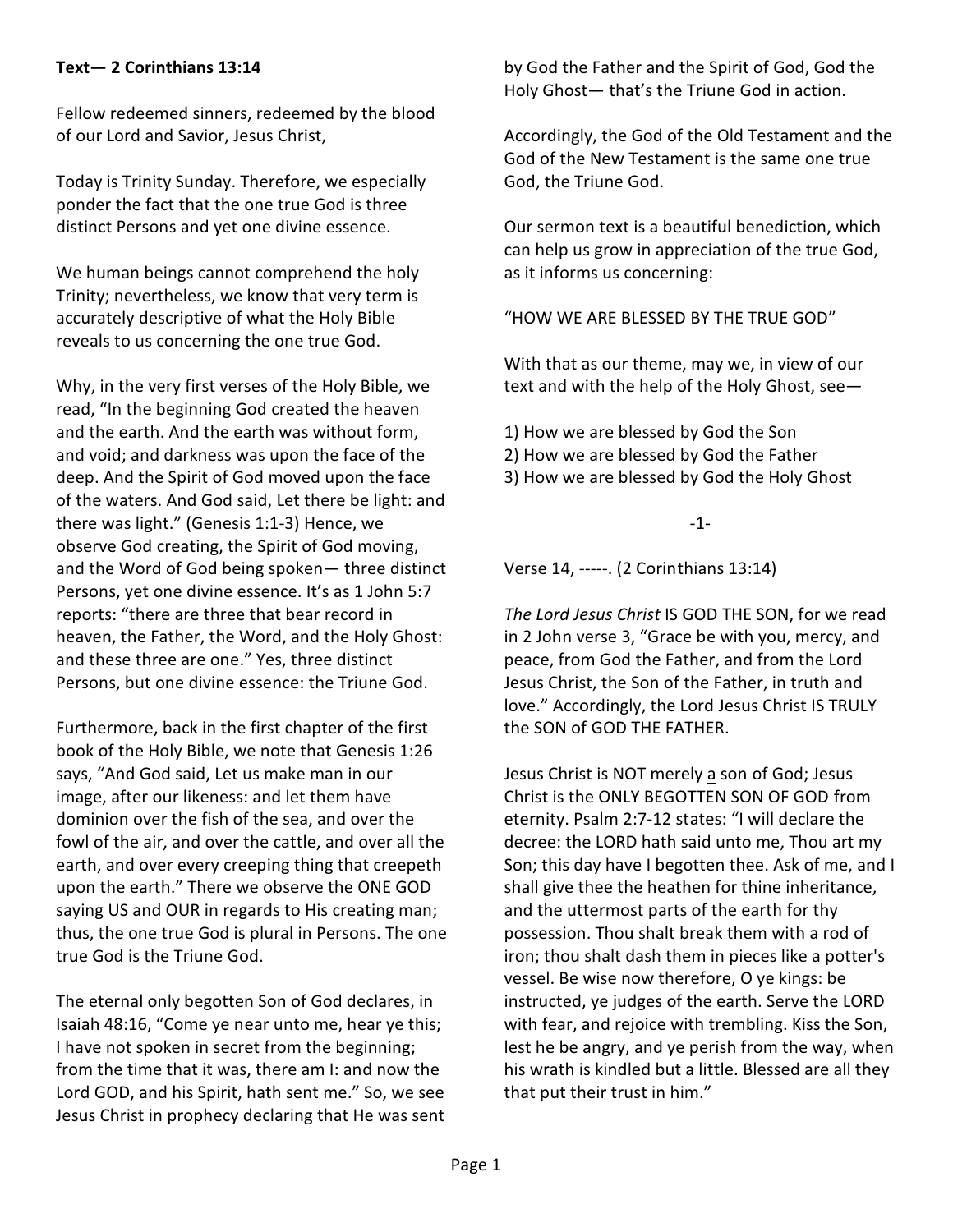Think about those words from Psalm 2, for we see that whenever they are read, the LORD, Jehovah God, is saying to His SON – Son with a capital "S" – "this day have I begotten thee"— thereby indicating the Son is eternally begotten, eternally generated, by God the Father. Note also that serving the LORD, serving Jehovah God, with fear and trembling, includes kissing the Son, – that is, according to the Hebrew, showing Him affection, reverence and respect – for He is one with God the Father.

Indeed, Jesus Christ is LORD as God the Father is LORD, for in Psalm 110:1 David says: "The LORD said unto my Lord, Sit thou at my right hand, until I make thine enemies thy footstool." Jesus Christ Himself referenced those words penned by David, for we read in Matthew 22:41-46, "While the Pharisees were gathered together, Jesus asked them, Saying, What think ye of Christ? whose son is he? They say unto him, The Son of David. He saith unto them, How then doth David in spirit call him Lord, saying, The LORD said unto my Lord, Sit thou on my right hand, till I make thine enemies thy footstool? If David then call him Lord, how is he his son? And no man was able to answer him a word, neither durst any man from that day forth ask him any more questions." Accordingly, Jesus is TRUE and very GOD in addition to being true Man, sinless man, for Jesus was conceived by the Holy Ghost and born of the Virgin Mary.

It's as Matthew 1:18-23 reports, "Now the birth of Jesus Christ was on this wise: When as his mother Mary was espoused to Joseph, before they came together, she was found with child of the Holy Ghost. Then Joseph her husband, being a just man, and not willing to make her a publick example, was minded to put her away privily. But while he thought on these things, behold, the angel of the Lord appeared unto him in a dream, saying, Joseph, thou son of David, fear not to take unto thee Mary thy wife: for that which is conceived in her is of the Holy Ghost. And she shall bring forth a son, and thou shalt call his name JESUS: for he shall save his people from their sins. Now all this was done, that it might be fulfilled which was spoken of the Lord by the prophet, saying, Behold, a virgin shall be with child, and shall bring forth a son, and they shall call his name Emmanuel, which being interpreted is, God with us." Yes, Jesus is Emmanuel, GOD WITH US! And, Jesus is also TRUE MAN, sinless man, for Hebrews 4:15 informs us that He, "was in all points tempted like as we are, yet without sin."

The Lord Jesus IS true God and true Man, but one Christ, who is to be worshiped and adored, like the Father and the Holy Ghost. Those who label themselves "witnesses" of "Jehovah" – while holding that Jesus Christ is less than the Father – had better take the words of Jeremiah 23:5-6 to heart, where we read, "Behold, the days come, saith the LORD, that I will raise unto David a righteous Branch, and a King shall reign and prosper, and shall execute judgment and justice in the earth. In his days Judah shall be saved, and Israel shall dwell safely: and this is his name whereby he shall be called, THE LORD OUR RIGHTEOUSNESS."— *Jehovah Tsidquenuw*, in the Hebrew. David's Son, Jesus Christ, is David's LORD. The Lord Jesus Christ IS JEHOVAH GOD!

## Our sermon text says: *The grace of the Lord Jesus Christ, and the love of God, and the communion of the Holy Ghost, be with you all. Amen*.

Our Lord Jesus Christ blesses us with His grace— His undeserved love, His unmerited favor. Think about it. Jesus kept God's Law perfectly for us and then Jesus paid for our lack of keeping God's Law, for Jesus shed His holy and precious blood while nailed to the cross of Calvary, thereby paying for our sins in full.

We are all sinners who deserve never-ending damnation in hell because of our sins, but Jesus has earned salvation for us! Ecclesiates 7:20 states, "there is not a just man upon earth, that doeth good, and sinneth not." And, Romans 6:23, followed by 1 Peter 1:18-19, relates, "the wages of sin is death; but the gift of God is eternal life through Jesus Christ our Lord. Forasmuch as ye know that ye were not redeemed with corruptible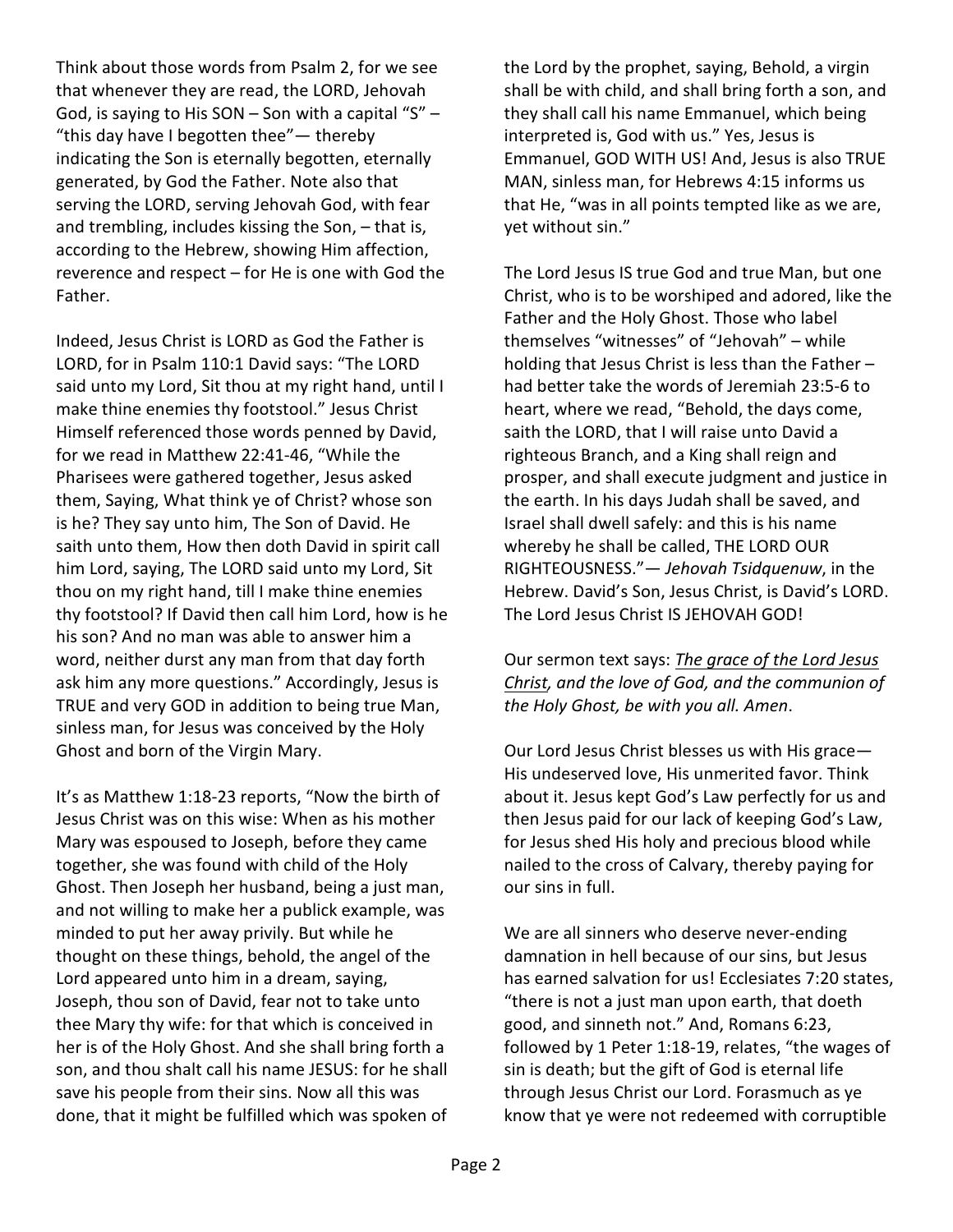things, as silver and gold, from your vain conversation received by tradition from your fathers; But with the precious blood of Christ, as of a lamb without blemish and without spot." Yes, the Lord Jesus Christ is truly gracious. Jesus blesses us with His grace, repeatedly providing us with forgiveness. Let us be grateful to Him.

-2-

As we continue to ponder our sermon text, let us see how we are blessed by God the Father.

Again, verse 14, -----. (2 Corinthians 13:14)

The phrase "love of God" here refers to God the Father as distinct from the Lord Jesus Christ and the Holy Ghost. In Matthew 6:9 Jesus Himself teaches, "After this manner therefore pray ye: Our Father which art in heaven, Hallowed be thy name." Thus, we have a heavenly Father who is God, for in John 20:17 Jesus said to Mary Magdalene, "go to my brethren, and say unto them, I ascend unto my Father, and your Father; and to my God, and your God." Thus, God is indeed our heavenly Father.

When we Christians think about the love of God the Father, one Bible passage in particular surely comes to mind, that being, John 3:16, "For God so loved the world, that he gave his only begotten Son, that whosoever believeth in him should not perish, but have everlasting life." Our greatest need is a Savior; so, our heavenly Father sent His only begotten Son to redeem us. Yes, "In this was manifested the love of God toward us, because that God sent his only begotten Son into the world, that we might live through him. Herein is love, not that we loved God, but that he loved us, and sent his Son to be the propitiation for our sins." reports 1 John 4:9-10.

Think about God the Father and His comforting love. Consider the words of 2 Corinthians 1:3-4, where we read, "Blessed be God, even the Father of our Lord Jesus Christ, the Father of mercies, and the God of all comfort; Who comforteth us in all

our tribulation, that we may be able to comfort them which are in any trouble, by the comfort wherewith we ourselves are comforted of God." Oh, our heavenly Father's love toward us is certainly shown in His many mercies showered upon us undeserving sinners, for He provides for all of our temporal and spiritual needs; God the Father provides for us in this life and in the life to come.

David, the sweet psalmist of Israel, writes in regards to God the Father, Psalm 145:15-18, "The eyes of all wait upon thee; and thou givest them their meat in due season. Thou openest thine hand, and satisfiest the desire of every living thing. The LORD is righteous in all his ways, and holy in all his works. The LORD is nigh unto all them that call upon him, to all that call upon him in truth." Psalm 103:13-14 adds, "Like as a father pitieth his children, so the LORD pitieth them that fear him. For he knoweth our frame; he remembereth that we are dust." Hence, our heavenly Father surely loves us undeserving sinners.

Galatians 4:4-6 informs us, "But when the fulness of the time was come, God sent forth his Son, made of a woman, made under the law, To redeem them that were under the law, that we might receive the adoption of sons. And because ye are sons, God hath sent forth the Spirit of his Son into your hearts, crying, Abba, Father." Think of it: God the Father loves us so much that He sent His only begotten Son into the world to redeem us, that we might receive the adoption of sons. Yes, fellow Christians, we are God's adopted sons, God's children, for God sent forth the Holy Spirit of His only begotten Son into our hearts, thereby gifting us with faith, "For ye are all the children of God by faith in Christ Jesus. For as many of you as have been baptized into Christ have put on Christ." declares Galatians 3:26-27.

Accordingly, fellow Christians, it is certain that God the Father blesses us with His love. Let us be grateful to Him.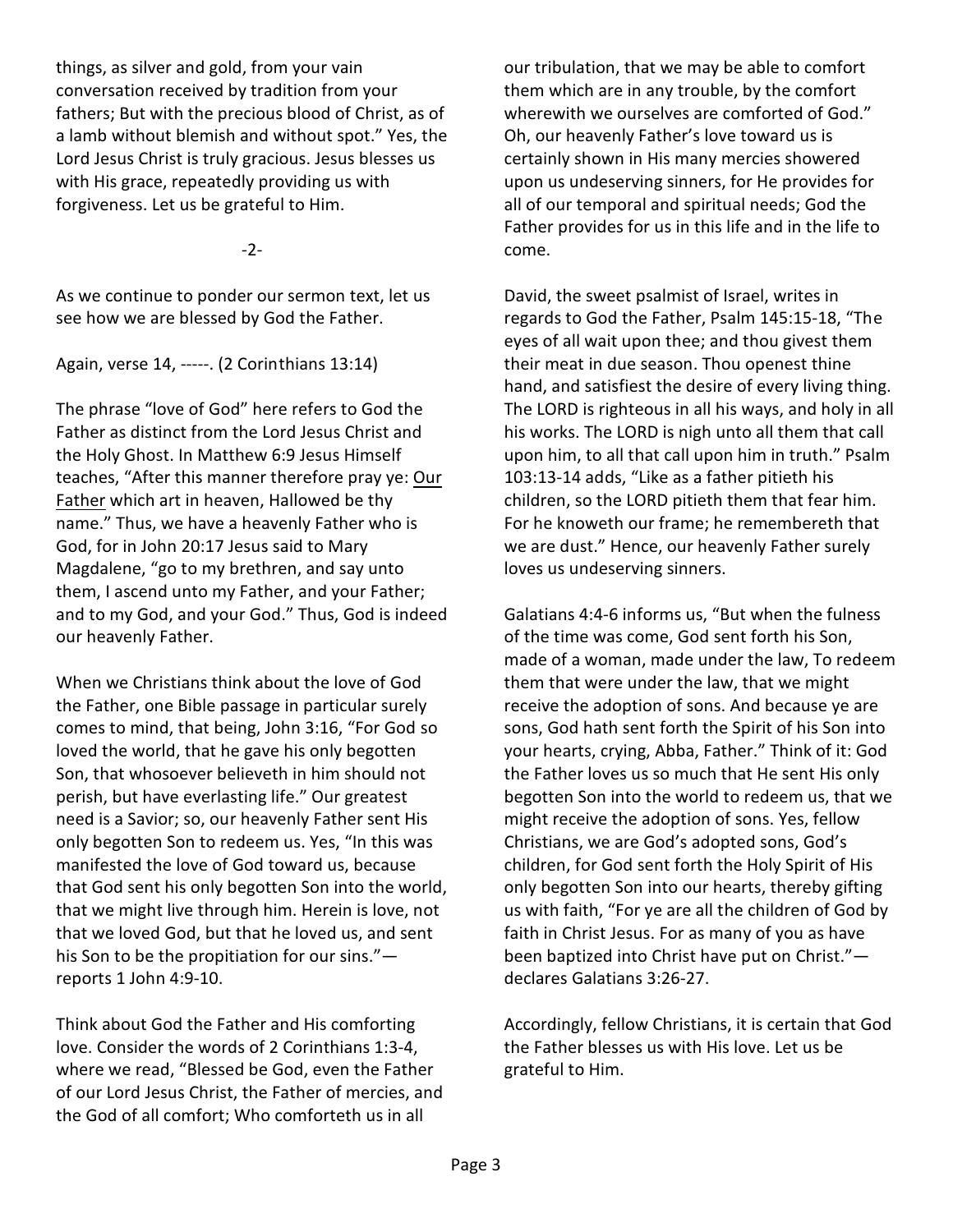As we continue to ponder our sermon text, let us see how we are blessed by God the Holy Ghost.

Again, verse 14, -----. (2 Corinthians 13:14)

*The communion of the Holy Ghost* is that most beautiful and beneficial fellowship and participation which Christians have with God the Holy Ghost, the Holy Spirit of Christ.

The Holy Ghost is truly God, for in Acts 5:1-4 we read, "a certain man named Ananias, with Sapphira his wife, sold a possession, And kept back part of the price, his wife also being privy to it, and brought a certain part, and laid it at the apostles' feet. But Peter said, Ananias, why hath Satan filled thine heart to lie to the Holy Ghost, and to keep back part of the price of the land? Whiles it remained, was it not thine own? and after it was sold, was it not in thine own power? why hast thou conceived this thing in thine heart? thou hast not lied unto men, but unto God." Note it well, lying to the Holy Ghost IS lying to GOD! Accordingly, the Holy Ghost IS GOD!

Fellow Christians, we ALL need the indwelling of the Holy Ghost, since the Holy Ghost is who worked faith in Christ in our hearts and keeps us in that faith, for 1 Corinthians 12:3 states, "Wherefore I give you to understand, that no man speaking by the Spirit of God calleth Jesus accursed: and that no man can say that Jesus is the Lord, but by the Holy Ghost." Ephesians 2:8-10 adds, "by grace are ye saved through faith; and that not of yourselves: it is the gift of God: Not of works, lest any man should boast. For we are his workmanship, created in Christ Jesus unto good works, which God hath before ordained that we should walk in them." Hence, God the Holy Ghost also enables us Christians to be fruitful in the faith, bringing forth good works, works done in full accord with God's Word, "For it is God which worketh in you both to will and to do of his good pleasure."— declares Philippians 2:13.

Thus, we truly need the continued indwelling of God the Holy Ghost in our hearts, if we would continue in the faith of Jesus Christ and be fruitful in the same, for Romans 8:9 informs us, "Now if any man have not the Spirit of Christ, he is none of his." Yes, God the Holy Ghost IS the SPIRIT of Christ AND the SPIRIT of God the Father, "For as many as are led by the Spirit of God, they are the sons of God. For ye have not received the spirit of bondage again to fear; but ye have received the Spirit of adoption, whereby we cry, Abba, Father. The Spirit itself beareth witness with our spirit, that we are the children of God: And if children, then heirs; heirs of God, and joint-heirs with Christ; if so be that we suffer with him, that we may be also glorified together."— reports Romans 8:14-17.

Think about the great benefits we Christians have because the Holy Ghost dwells within us, working with our spirit. We Christians are children of God who will inherit eternal life in heaven when we depart this life in the faith of Jesus Christ! We are truly blessed by God the Holy Ghost through His being in communion with us. Let us be grateful to Him.

My friends, we've considered how we are blessed by God the Son, how we are blessed by God the Father, and how we are blessed by God the Holy Ghost. However, we must always keep in mind the fact that the three Persons are NOT three Gods, but ONE GOD, the Triune God, for in His great commission recorded in Matthew 28:19-20, Jesus says, "Go ye therefore, and teach all nations, baptizing them in the name of the Father, and of the Son, and of the Holy Ghost: Teaching them to observe all things whatsoever I have commanded you: and, lo, I am with you alway, even unto the end of the world. Amen." Yes, note well that Jesus says NAME, not names, of the Father, Son and Holy Ghost, for the three PERSONS are but ONE DIVINE ESSENCE— the one true God, the triune God.

Let us daily and sincerely repent of our sins; let us keep our full trust and confidence in Christ Jesus as our personal Savior and Lord, for He, together with the Father and the Holy Ghost, are but the one